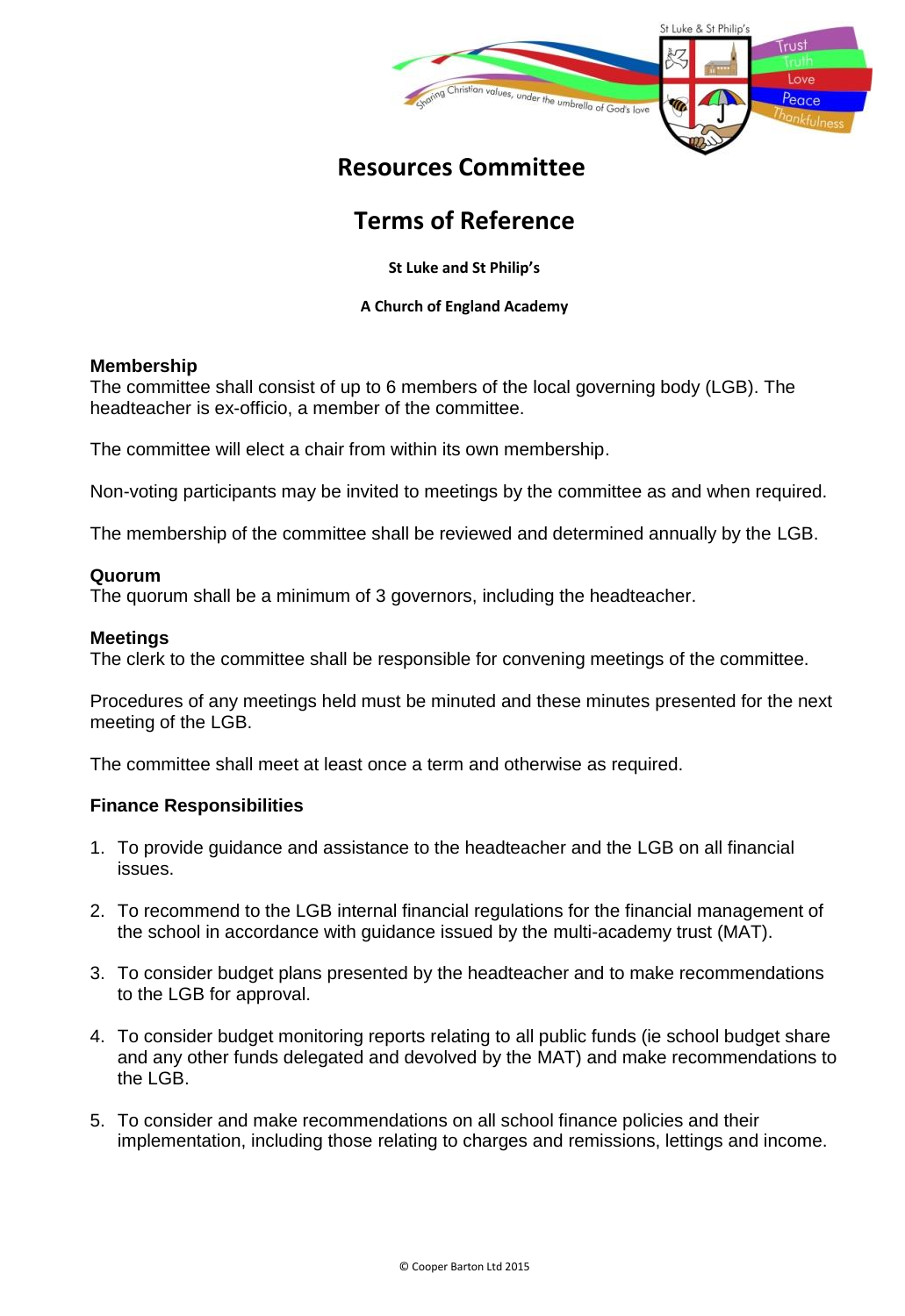- 6. To contribute to the school's development plan and ensure it includes consideration of the longer term resource requirements of the school.
- 7. To consider the appropriate level of reserves and balances bearing in mind guidance produced by the MAT.
- 8. To consider audit reports and other relevant reports and make recommendations to the LGB.
- 9. To consider and advise on any financial matter referred to it by the LGB.
- 10.To respond, on behalf of the LGB, to any consultations relating to the Scheme of Delegation or the Funding of Schools.

## **Premises Responsibilities (incl. Health & Safety)**

- 1. To exercise delegated responsibility for the condition, repair, extension or alteration of premises.
- 2. To inspect annually the premises and grounds and prepare a statement of priorities for maintenance and development for the approval of the LGB.
- 3. To advise the LGB on major projects deemed to be necessary or appropriate.
- 4. To work with relevant partners and consultants to ensure that new buildings and improvements, as agreed with the LGB, are progressed and where appropriate that the payments are made.
- 5. To act on behalf of the LGB in monitoring the implementation and progress of all building related plans.
- 6. To monitor the maintenance and upkeep of the school premises and grounds.
- 7. Where it is the responsibility of the LGB, to make recommendations to the LGB on the appointment of consultants or the providers of premises related services.
- 8. To determine the use of the school premises outside school session time including advice to the LGB on a possible charging policy which must be determined by the LGB.
- 9. To provide support and guidance to the headteacher on all matters relating to the school premises and grounds, security and health and safety.
- 10.To ensure that arrangements are in place for the dissemination of health and safety information to all building users, including staff, pupils and visitors.
- 11.To review the school's health and safety policy as and when required and to advise, along with the headteacher, the LGB with regard to its compliance with health and safety regulations.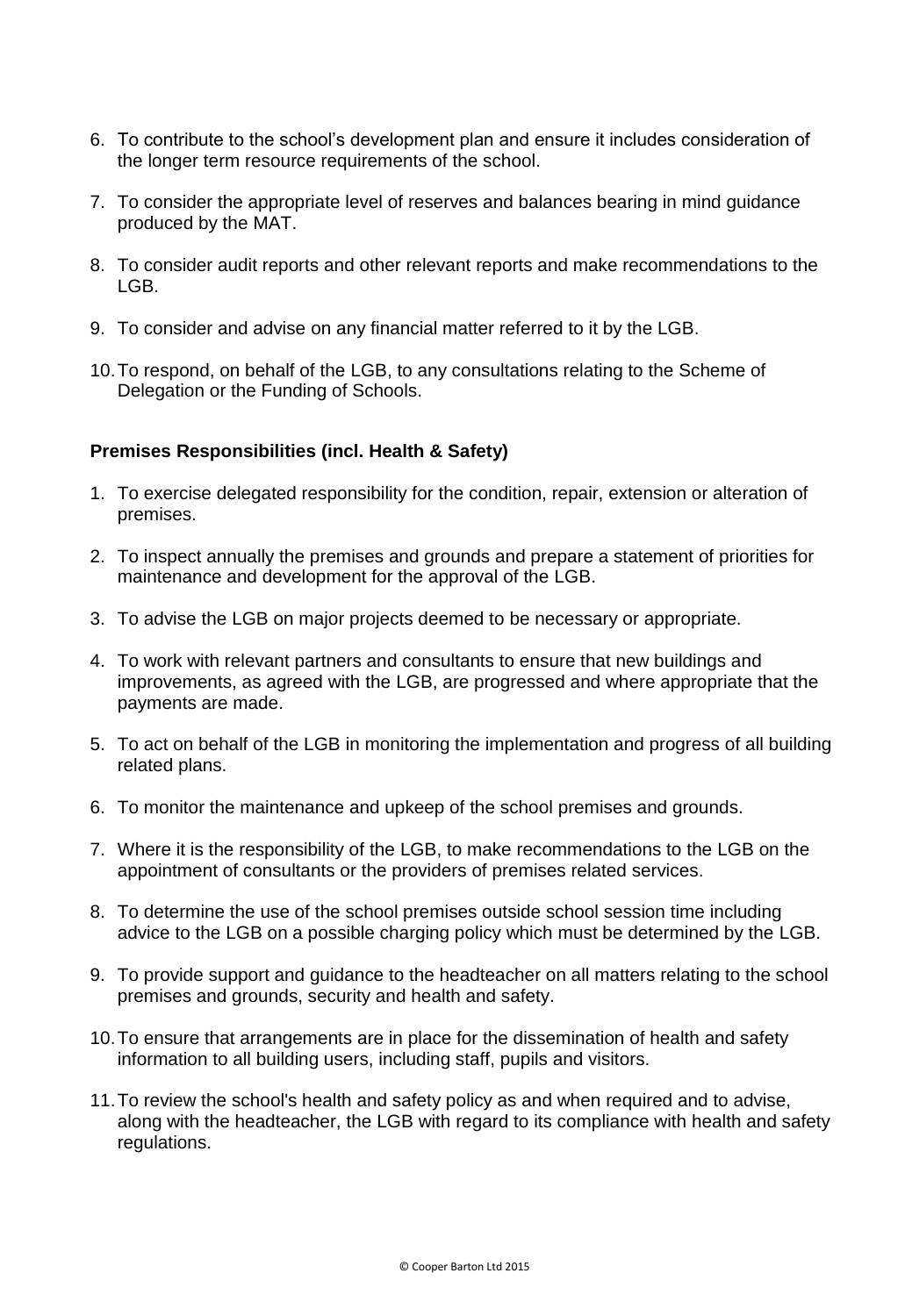- 12.To monitor accident reports and fire drills and where appropriate recommend and take advice on remedial action.
- 13.To ensure the school complies with health and safety regulations, including that a regular audit of risk assessment is undertaken and to take action where necessary.
- 14.To promote co-operation between all employees at the school to achieve and to maintain a safe and healthy workplace for staff and pupils.
- 15.To examine safety inspection reports and to make recommendations where remedial action is required.
- 16.To be mindful of the requirements of the Disability Discrimination Act.

## **Staffing Responsibilities**

- 1. To ensure staff policies are in place and provided for approval by the LGB where required.
- 2. In conjunction with the headteacher, to draw up a staffing structure and to review it annually.
- 3. To ensure that all the procedures relating to the recruitment, selection and appointment of staff are in place and that they are kept under review following any changes in legislation.
- 4. To ensure that all procedures for the appointment of teaching staff and key support staff are carried out, in accordance with agreed arrangements of;
	- At least one member of SLT and
	- At least one member of the LGB

and to delegate to the headteacher, and one LGB member where possible, the appointment of all other support staff.

- 5. To delegate to the headteacher all provision of supply cover of under one term's duration.
- 6. To ensure that appropriate job descriptions as provided by the MAT are in place.
- 7. To check that the arrangements for staff appraisal (performance management) are in place and being developed.
- 8. To monitor the programme of staff development and training and ensure it meets the needs of the school development/improvement plan and of the staff and is in line with the policy and guidance provided by the MAT.
- 9. To receive regular reports on staff absence, if not already reported to the full LGB.

10.Review annually the unit total of the school and the effect, if any on the ISR

**NOTE The appointment of a headteacher or** deputy headteacher is not a function of